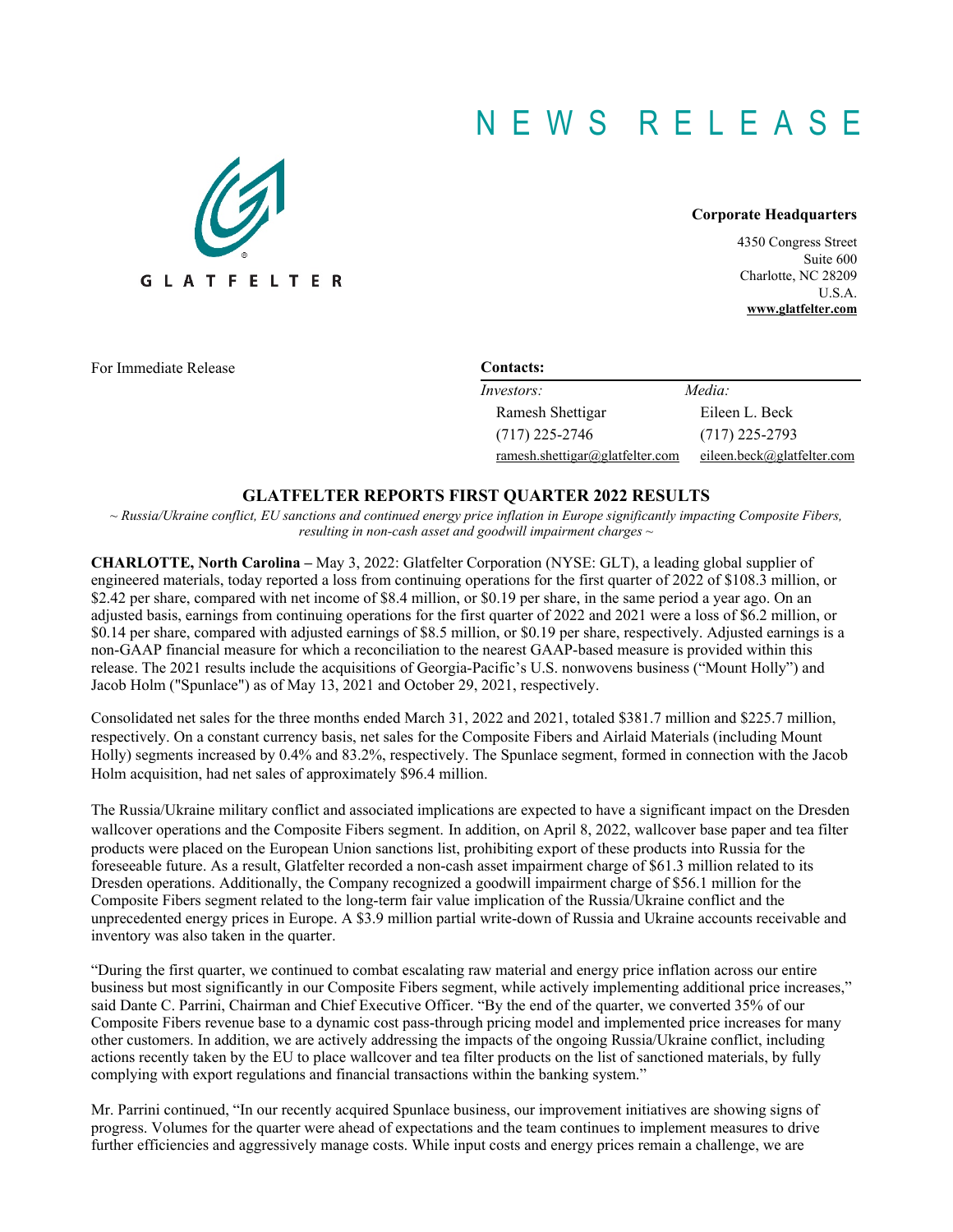#### Glatfelter Reports First Quarter 2022 Results **page 2** 2

generating higher order volumes and expect our intensified integration efforts to return this segment to profitability in the second quarter."

Mr. Parrini added, "Shipments in Airlaid Materials were well ahead of last year with robust demand across nearly every product category. Mount Holly added \$27 million in revenue and legacy Glatfelter volumes grew by 22%. While our contractual cost pass-through agreements and customer price increases provided relief from raw material inflation, operating profit was constrained by higher energy prices in Europe. Overall, this segment continues to perform very well as a leader in the industry."

Mr. Parrini concluded, "We expect headwinds from energy inflation in Europe, supply chain disruptions, and the crisis in Russia/Ukraine to persist in the near to mid-term. However, we are confident the commercial actions we are taking in Composite Fibers to achieve our 2022 target of 50% revenue conversion to a cost pass-through model will result in stronger profitability and reduced volatility for the segment over time. While we remained compliant with our financial covenants for the quarter, we are working with our bank group to establish a debt covenant framework within our credit agreement that reflects the current economic and geopolitical environment and ensures we have sufficient financial flexibility for the future."

#### **First Quarter Results**

The following table sets forth a reconciliation of results on a GAAP basis to an adjusted earnings basis, a non-GAAP measure:

| Three months ended March 31,                           |                     |         |    |             |  |        |               |            |
|--------------------------------------------------------|---------------------|---------|----|-------------|--|--------|---------------|------------|
|                                                        |                     | 2022    |    |             |  |        | 2021          |            |
| In thousands, except per share                         | Amount              |         |    | <b>EPS</b>  |  | Amount |               | <b>EPS</b> |
| Net income (loss)                                      | S<br>$(108,327)$ \$ |         |    | $(2.42)$ \$ |  | 8,394  | <sup>\$</sup> | 0.19       |
| Exclude: Loss from discontinued operations, net of tax |                     | 37      |    |             |  |        |               |            |
| Income (loss) from continuing operations               | (108, 290)          |         |    | (2.42)      |  | 8,394  |               | 0.19       |
| Adjustments (pre-tax):                                 |                     |         |    |             |  |        |               |            |
| Goodwill and other asset impairment charges            | 117,349             |         |    |             |  |        |               |            |
| Russia/Ukraine conflict charges                        |                     | 3,948   |    |             |  |        |               |            |
| Strategic initiatives                                  |                     | 1,835   |    |             |  | 603    |               |            |
| Corporate headquarters relocation                      |                     | 88      |    |             |  | 155    |               |            |
| Cost optimization actions                              |                     | 941     |    |             |  |        |               |            |
| Timberland sales and related costs                     | (2,962)             |         |    |             |  | (850)  |               |            |
| Total adjustments (pre-tax)                            | 121,199             |         |    |             |  | (92)   |               |            |
| Income taxes $(1)$                                     | (19, 147)           |         |    |             |  | 81     |               |            |
| CARES Act of 2020 tax provision $(2)$                  |                     | 79      |    |             |  | 93     |               |            |
| Total after-tax adjustments                            | 102,131             |         |    | 2.28        |  | 82     |               |            |
| Adjusted earnings from continuing operations           | S                   | (6,159) | -S | (0.14)      |  | 8,476  |               | 0.19       |

(1) Tax effect on adjustments calculated based on the incremental effective tax rate of the jurisdiction in which each adjustment originated.

(2) Reflects the tax effect of applying certain provisions of the CARES Act of 2020.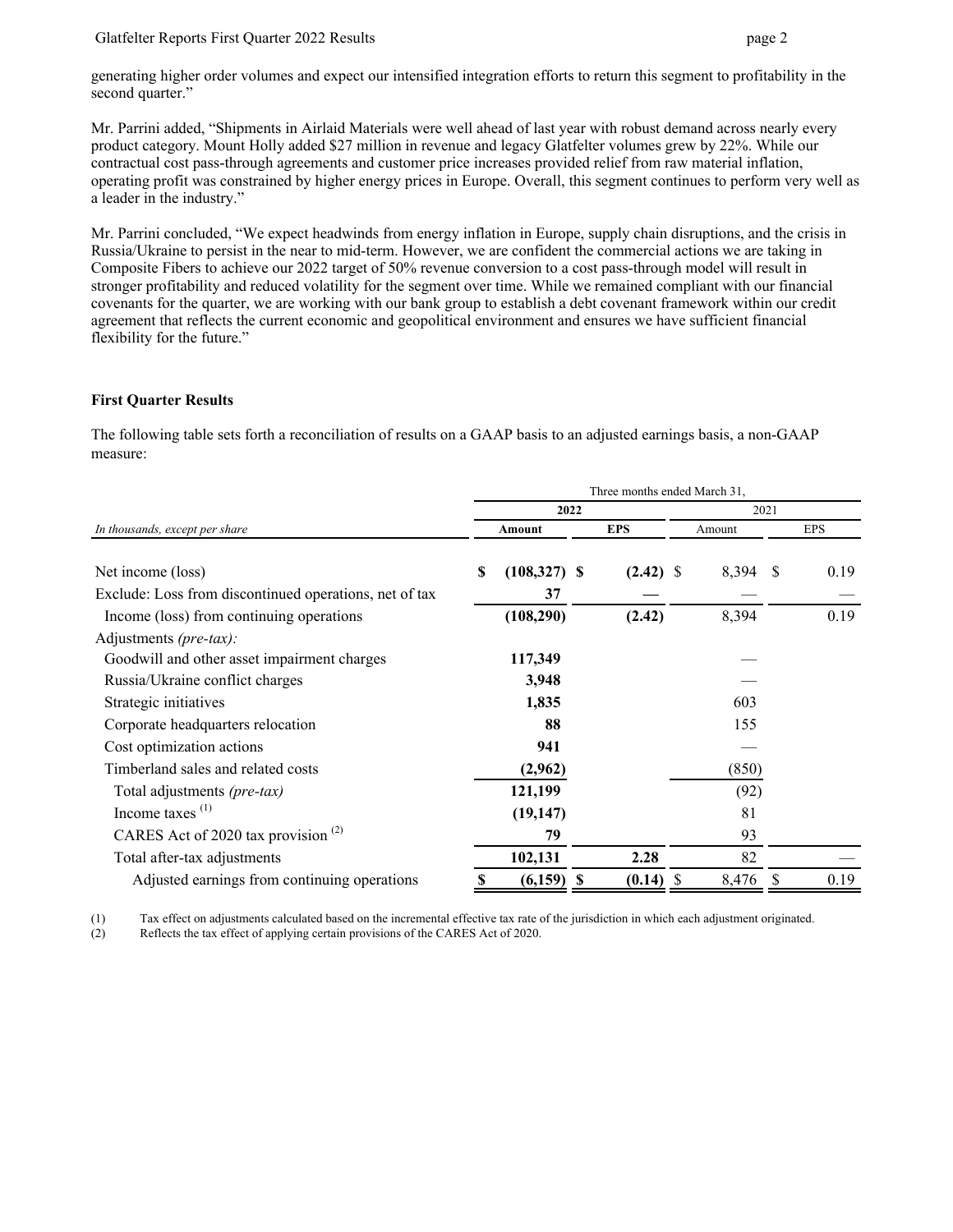#### *Composite Fibers*

|                                               | Three months ended March 31, |      |           |  |           |             |  |  |
|-----------------------------------------------|------------------------------|------|-----------|--|-----------|-------------|--|--|
| Dollars in thousands<br>Tons shipped (metric) | 2022                         | 2021 |           |  | Change    |             |  |  |
|                                               | 28,211                       |      | 34.140    |  | (5,929)   | $(17.4)\%$  |  |  |
| Net sales                                     | \$135,829                    | S.   | 141,249   |  | (5.420)   | $(3.8)\%$   |  |  |
| Operating income (loss)                       | (335)                        |      | 16,065    |  | (16, 400) | $(102.1)\%$ |  |  |
| Operating margin                              | $(0.2)\%$                    |      | $11.4 \%$ |  |           |             |  |  |

Composite Fibers' net sales decreased \$5.4 million or 3.8% in the first quarter of 2022, compared to the year-ago quarter. Higher selling prices of \$17.6 million were more than offset by lower shipments of 17.4% and unfavorable currency translation of \$6.0 million. Wallcover shipments were below prior year by 34% primarily due to lower shipments to customers in Russia and Ukraine, mostly resulting from the geopolitical conflict in this region.

Composite Fibers had an operating loss for the first quarter of \$0.3 million compared with \$16.1 million operating income in the first quarter of 2021. Energy, raw material and freight inflation of \$29.1 million were only partially offset by \$17.6 million in higher selling prices, reducing earnings by a net \$11.5 million. Lower shipments negatively impacted results by \$1.8 million and operations were unfavorable by \$4.0 million, mainly driven by market downtime in wallcover production and general inflation. The impact of currency and related hedging positively impacted earnings by \$0.9 million.

#### *Airlaid Materials*

|                              | Three months ended March 31, |         |        |          |  |  |  |
|------------------------------|------------------------------|---------|--------|----------|--|--|--|
| Dollars in thousands         | 2022                         | 2021    | Change |          |  |  |  |
| Tons shipped <i>(metric)</i> | 43,052                       | 28,864  | 14,188 | 49.2 $%$ |  |  |  |
| Net sales                    | \$149,464                    | 84.425  | 65,039 | 77.0 %   |  |  |  |
| Operating income             | 12,221                       | 7,197   | 5,024  | 69.8 $%$ |  |  |  |
| Operating margin             | $8.2\%$                      | $8.5\%$ |        |          |  |  |  |

Airlaid Materials' net sales increased \$65.0 million in the year-over-year comparison driven by the Mount Holly acquisition, higher shipments in all major product categories, and higher selling prices from cost-pass-through arrangements with customers. Shipments were 49.2% higher driven by strong growth in the tabletop, wipes, and hygiene product categories. Currency translation was \$5.2 million unfavorable.

Airlaid Materials' first quarter operating income of \$12.2 million was \$5.0 million higher when compared to the first quarter of 2021. Higher shipments positively impacted results by \$8.0 million. Selling price increases of \$18.4 million fully offset the higher raw material prices, primarily due to raw material cost-pass-through provisions and recently implemented price increases. Existing energy surcharges were unable to fully offset elevated energy prices in Europe, reducing earnings by net \$3.2 million. Operations were favorable \$1.3 million driven by higher production, which offset general inflationary pressures. The impact of currency and related hedging negatively impacted earnings by \$1.1 million.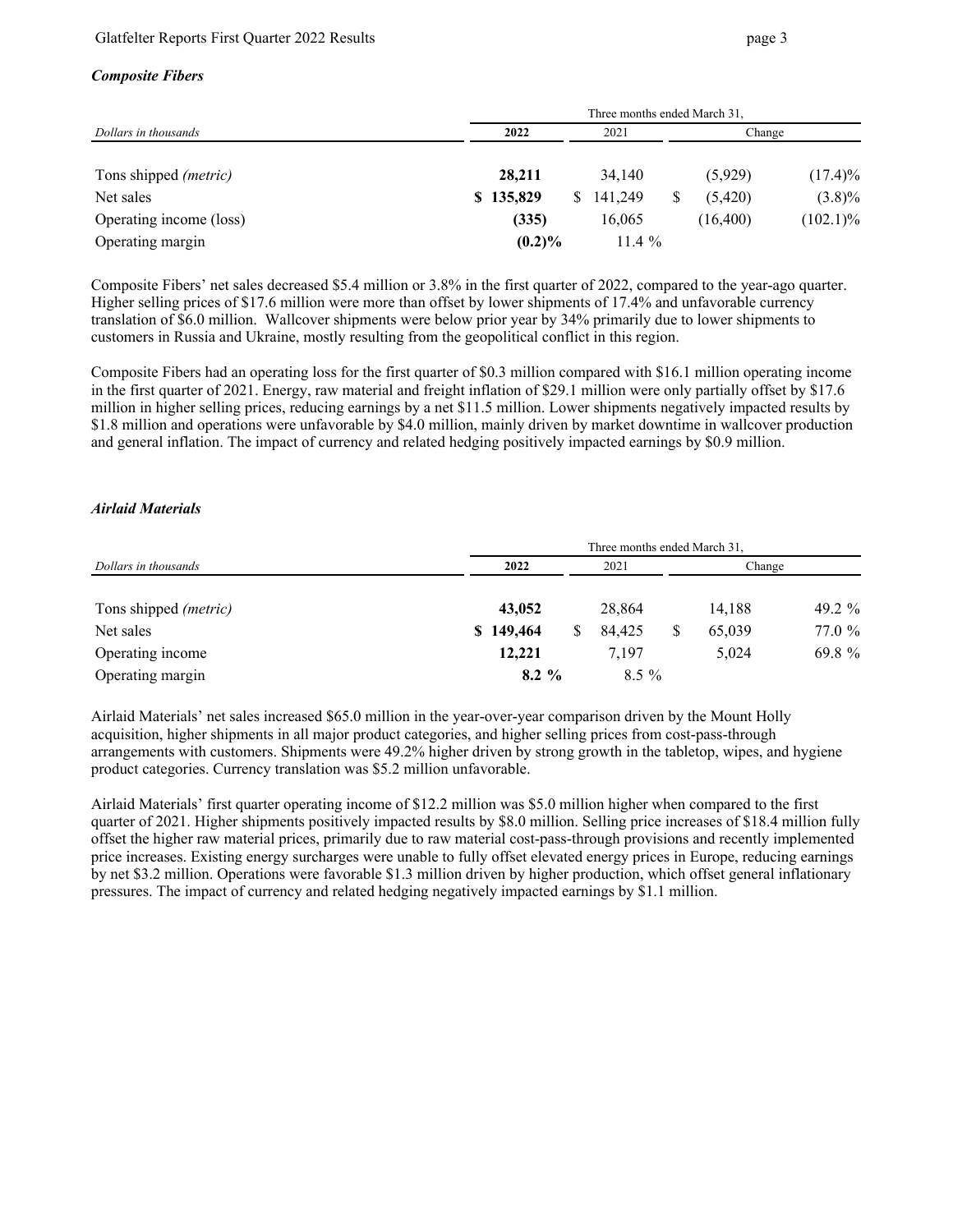### Glatfelter Reports First Quarter 2022 Results **page 4** and page 4

#### *Spunlace*

|                       | Three months ended March 31. |           |      |            |        |         |   |  |
|-----------------------|------------------------------|-----------|------|------------|--------|---------|---|--|
| Dollars in thousands  | 2022                         |           | 2021 |            | Change |         |   |  |
| Tons shipped (metric) |                              | 20,736    |      |            |        | 20,736  |   |  |
| Net sales             | \$                           | 96,387    |      | $\sim$ $-$ |        | 96,387  | S |  |
| Operating loss        |                              | (1,572)   |      |            |        | (1,572) |   |  |
| Operating margin      |                              | $(1.6)\%$ |      |            |        |         |   |  |

Spunlace shipments for the first quarter were approximately 10% higher than expectations based on the two-month run rate from the previous quarter under Glatfelter ownership. An operating loss of \$1.6 million was approximately \$0.4 million favorable compared to our expectations, mainly driven by higher shipments in the consumer wipes category positively impacting results by approximately \$0.8 million. Higher raw material and energy costs unfavorably impacted earnings by \$2.9 million and were only partially offset by higher selling prices and energy surcharges of \$2.3 million. All other costs combined were \$0.5 million higher compared to the previous quarter.

#### **Other Financial Information**

The amount of operating expense not allocated to a reporting segment in the Segment Financial Information totaled \$126.2 million in the first quarter of 2022 compared with \$5.9 million in the same period a year ago. Excluding the items identified to present "adjusted earnings," unallocated expenses for the first quarter of 2022 decreased \$1.0 million compared to the first quarter of 2021.

In the first quarter of 2022, our loss from continuing operations totaled \$125.1 million and we recorded an income tax benefit of \$16.8 million. On adjusted pre-tax loss of \$3.9 million, the income tax provision was \$2.3 million in the first quarter of 2022, which primarily related to reserves for uncertain tax positions and valuation allowances for losses for which no tax benefit could be recognized. The comparable amounts in the first quarter of 2021 were adjusted pre-tax income of \$15.5 million and income tax expense of \$7.0 million, respectively.

#### **Balance Sheet and Other Information**

Cash and cash equivalents totaled \$80.5 million as of March 31, 2022, and net debt was \$728.8 million compared with \$648.9 million at the end of 2021. Net leverage, as calculated in accordance with the financial covenants of our bank credit agreement, was in compliance and increased to 4.8 times at March 31, 2022, versus 3.8 times at December 31, 2021.

Capital expenditures during the three months ending March 31, 2022 and 2021, totaled \$12.3 million and \$5.4 million, respectively. Adjusted free cash flow for the first three months of 2022 was a use of \$75.4 million compared with a use of \$8.9 million in the same period of 2021. (Refer to the calculation of this measure provided in the tables at the end of this release).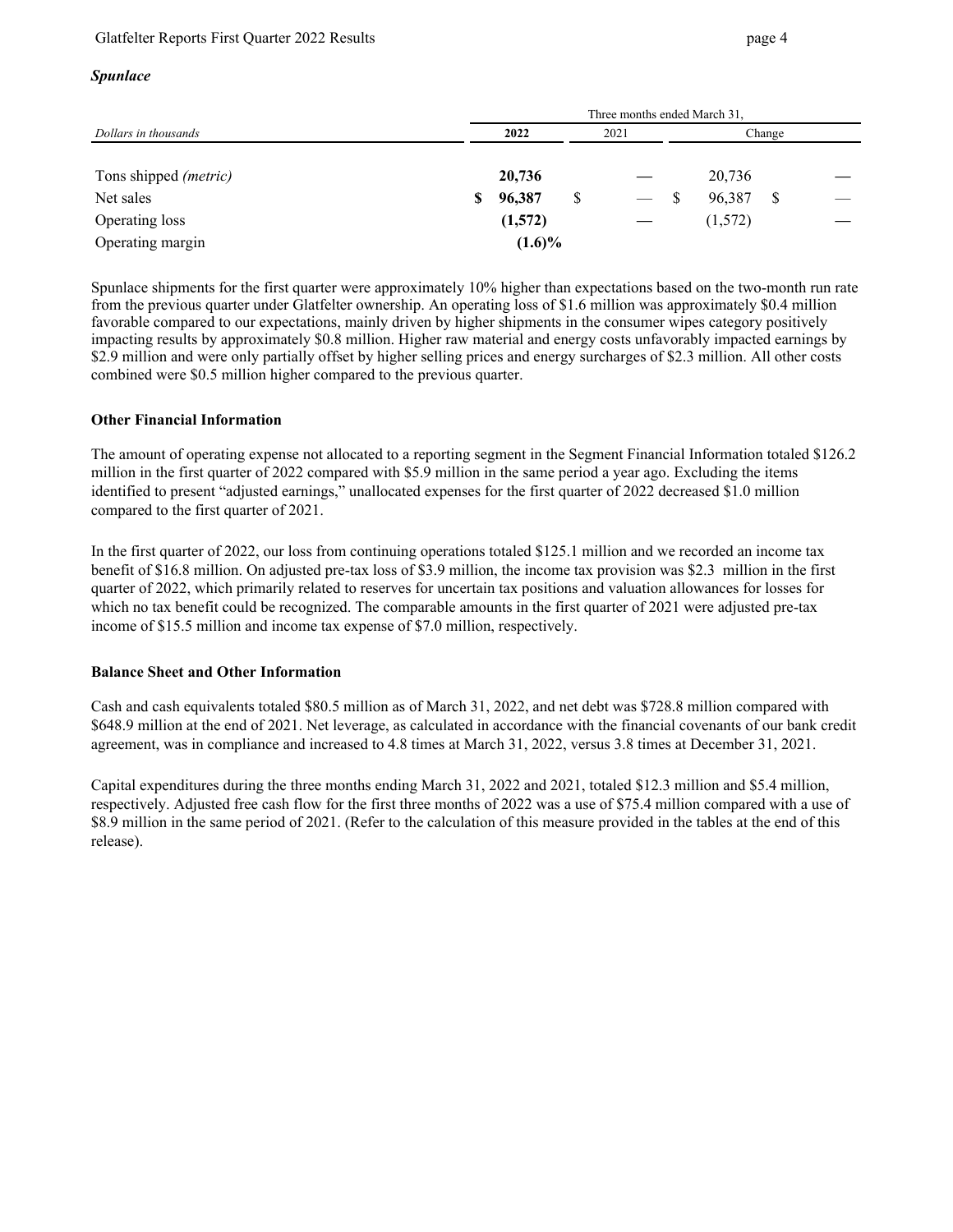### **Conference Call**

As previously announced, the Company will hold a conference call today at 11:00 a.m. (Eastern) to discuss its first quarter results. The Company will make available on its Investor Relations website this quarter's earnings release and an accompanying financial presentation that includes additional financial information to be discussed on the conference call including the Company's outlook pertaining to financial performance. Information related to the conference call is as follows:

| What:               | Glatfelter's 1st Quarter 2022 Earnings Release Conference Call   |
|---------------------|------------------------------------------------------------------|
| When:               | Tuesday, May 3, 2022, 11:00 a.m. (ET)                            |
| Number:             | US dial 888.335.5539                                             |
|                     | International dial 973.582.2857                                  |
| Conference ID:      | 6936157                                                          |
| Webcast:            | https://www.glatfelter.com/investors/webcasts-and-presentations/ |
| Rebroadcast Dates:  | May 3, 2022, 2:00 p.m. through May 17, 2022 12:00 a.m.           |
| Rebroadcast Number: | Within US dial 855.859.2056                                      |
|                     | International dial 404.537.3406                                  |
| Conference ID:      | 6936157                                                          |

Interested persons who wish to hear the live webcast should go to the website prior to the starting time to register and ensure any necessary audio software is installed.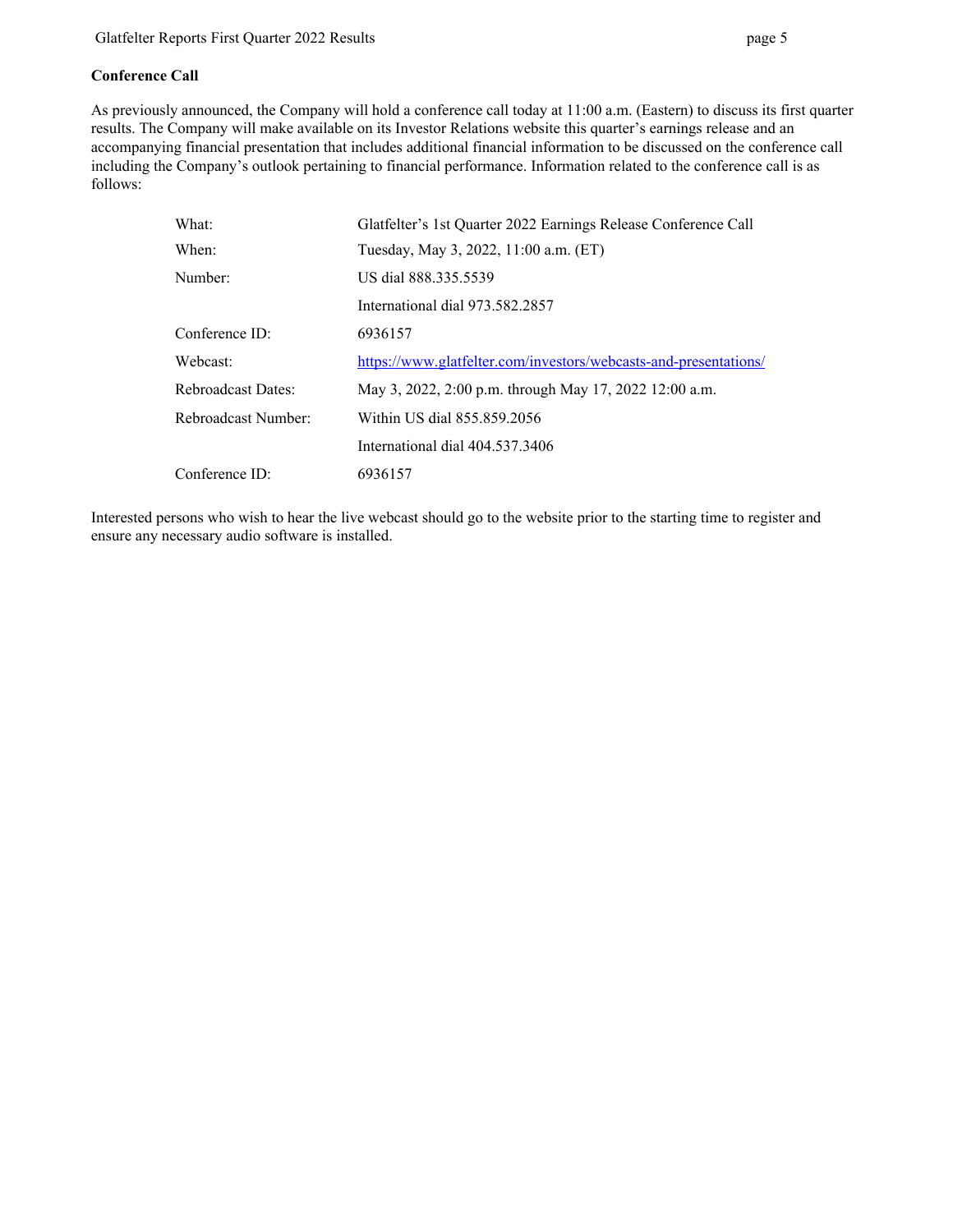### **Glatfelter Corporation and subsidiaries Consolidated Statements of Income (unaudited)**

|                                                                | Three months ended March 31,           |      |          |  |  |  |
|----------------------------------------------------------------|----------------------------------------|------|----------|--|--|--|
| In thousands, except per share                                 | 2022                                   |      | 2021     |  |  |  |
| Net sales                                                      | \$<br>381,680                          | \$   | 225,674  |  |  |  |
| Costs of products sold                                         | 350,015                                |      | 186,378  |  |  |  |
| Gross profit                                                   | 31,665                                 |      | 39,296   |  |  |  |
| Selling, general and administrative expenses                   | 33,166                                 |      | 22,827   |  |  |  |
| Goodwill and other asset impairment charges                    | 117,349                                |      |          |  |  |  |
| Gains on dispositions of plant, equipment and timberlands, net | (2,961)                                |      | (850)    |  |  |  |
| Operating income (loss)                                        | (115, 889)                             |      | 17,319   |  |  |  |
| Non-operating income (expense)                                 |                                        |      |          |  |  |  |
| Interest expense                                               | (7, 862)                               |      | (1, 531) |  |  |  |
| Interest income                                                | 17                                     |      | 20       |  |  |  |
| Other, net                                                     | (1,340)                                |      | (224)    |  |  |  |
| Total non-operating expense                                    | (9, 185)                               |      | (1,735)  |  |  |  |
| Income (loss) from continuing operations before income taxes   | (125, 074)                             |      | 15,584   |  |  |  |
| Income tax provision (benefit)                                 | (16, 784)                              |      | 7,190    |  |  |  |
| Income (loss) from continuing operations                       | (108, 290)                             |      | 8,394    |  |  |  |
| Discontinued operations:                                       |                                        |      |          |  |  |  |
| Loss before income taxes                                       | (37)                                   |      |          |  |  |  |
| Income tax provision                                           |                                        |      |          |  |  |  |
| Loss from discontinued operations                              | (37)                                   |      |          |  |  |  |
| Net income (loss)                                              | (108, 327)<br>S                        | - \$ | 8,394    |  |  |  |
| <b>Basic earnings per share</b>                                |                                        |      |          |  |  |  |
| Income (loss) from continuing operations                       | \$<br>$(2.42)$ \$                      |      | 0.19     |  |  |  |
| Income from discontinued operations                            |                                        |      |          |  |  |  |
| Basic earnings per share                                       | $(2.42)$ \$<br>\$                      |      | 0.19     |  |  |  |
| Diluted earnings per share                                     |                                        |      |          |  |  |  |
| Income (loss) from continuing operations                       | \$<br>$(2.42)$ \$                      |      | 0.19     |  |  |  |
| Income from discontinued operations                            |                                        |      |          |  |  |  |
| Earnings per share                                             | $(2.42)$ \$<br>$\overline{\mathbf{S}}$ |      | 0.19     |  |  |  |
| Weighted average shares outstanding                            |                                        |      |          |  |  |  |
| Basic                                                          | 44,709                                 |      | 44,450   |  |  |  |
| Diluted                                                        | 44,709                                 |      | 44,869   |  |  |  |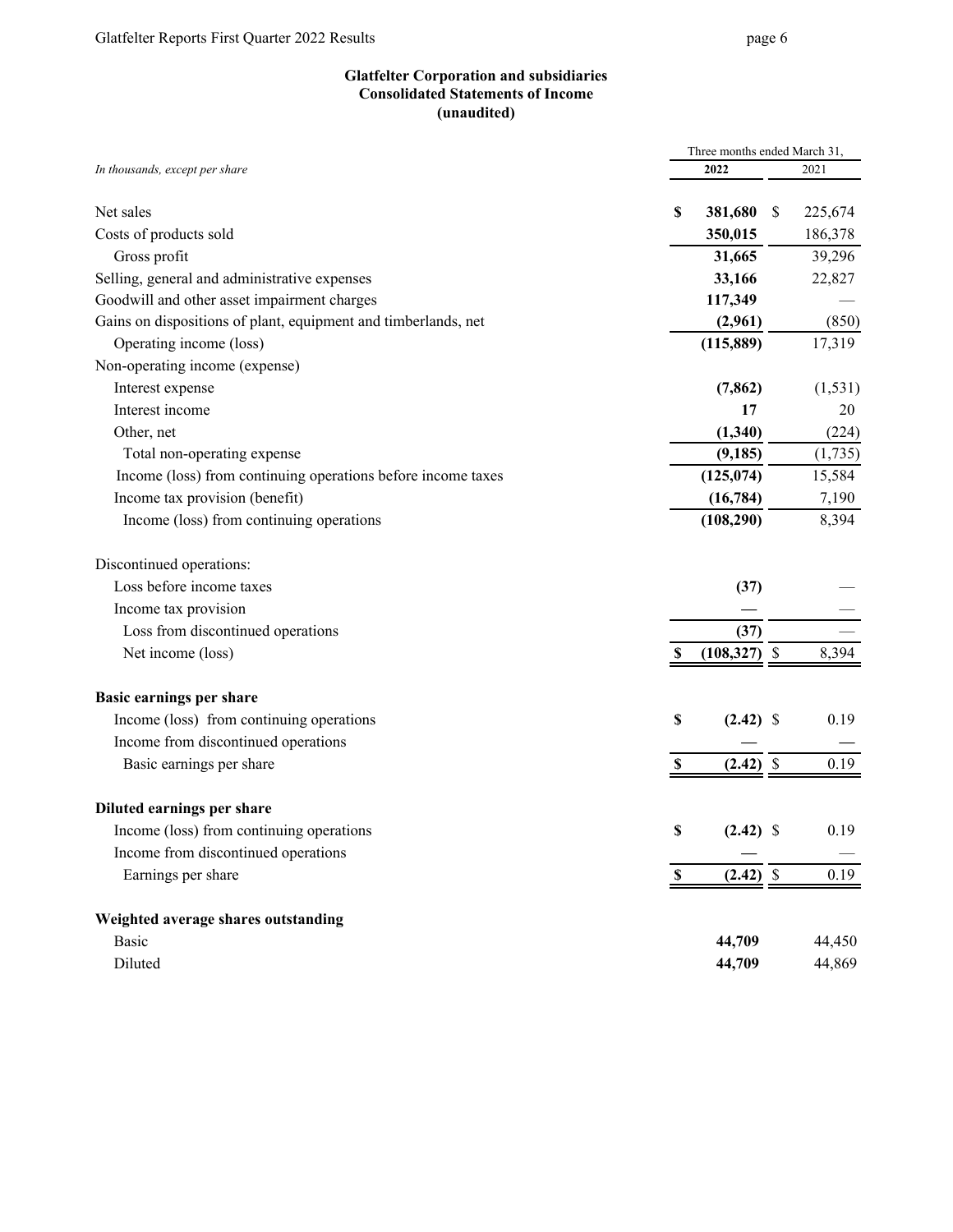# **Segment Financial Information (unaudited)**

|                                | Three months ended March 31, |                |               |         |
|--------------------------------|------------------------------|----------------|---------------|---------|
| In thousands, except per share |                              | 2022           |               | 2021    |
|                                |                              |                |               |         |
| <b>Net Sales</b>               |                              |                |               |         |
| <b>Composite Fibers</b>        | $\boldsymbol{\mathsf{S}}$    | 135,829        | \$            | 141,249 |
| Airlaid Material               |                              | 149,464        |               | 84,425  |
| Spunlace                       |                              | 96,387         |               |         |
| Total                          | \$                           | 381,680        | \$            | 225,674 |
| <b>Operating income (loss)</b> |                              |                |               |         |
| <b>Composite Fibers</b>        | $\mathbf S$                  | $(335)$ \$     |               | 16,065  |
| Airlaid Material               |                              | 12,221         |               | 7,197   |
| Spunlace                       |                              | (1,572)        |               |         |
| Other and unallocated          |                              | (126, 203)     |               | (5,943) |
| Total                          | $\mathbb S$                  | $(115,889)$ \$ |               | 17,319  |
|                                |                              |                |               |         |
| Depreciation and amortization  |                              |                |               |         |
| <b>Composite Fibers</b>        | $\mathbb S$                  | 6,519          | $\mathcal{S}$ | 6,981   |
| Airlaid Material               |                              | 7,629          |               | 5,848   |
| Spunlace                       |                              | 2,914          |               |         |
| Other and unallocated          |                              | 1,422          |               | 904     |
| Total                          | $\mathbf S$                  | 18,484         | $\mathsf{\$}$ | 13,733  |
|                                |                              |                |               |         |
| <b>Capital expenditures</b>    |                              |                |               |         |
| <b>Composite Fibers</b>        | $\mathbf S$                  | 6,127          | \$            | 2,773   |
| Airlaid Material               |                              | 3,468          |               | 1,739   |
| Spunlace                       |                              | 2,085          |               |         |
| Other and unallocated          |                              | 668            |               | 867     |
| Total                          | \$                           | 12,348         | \$            | 5,379   |
| Tons shipped (metric)          |                              |                |               |         |
| <b>Composite Fibers</b>        |                              | 28,211         |               | 34,140  |
| Airlaid Material               |                              | 43,052         |               | 28,864  |
| Spunlace                       |                              | 20,736         |               |         |
| Total                          |                              | 91,999         |               | 63,004  |
|                                |                              |                |               |         |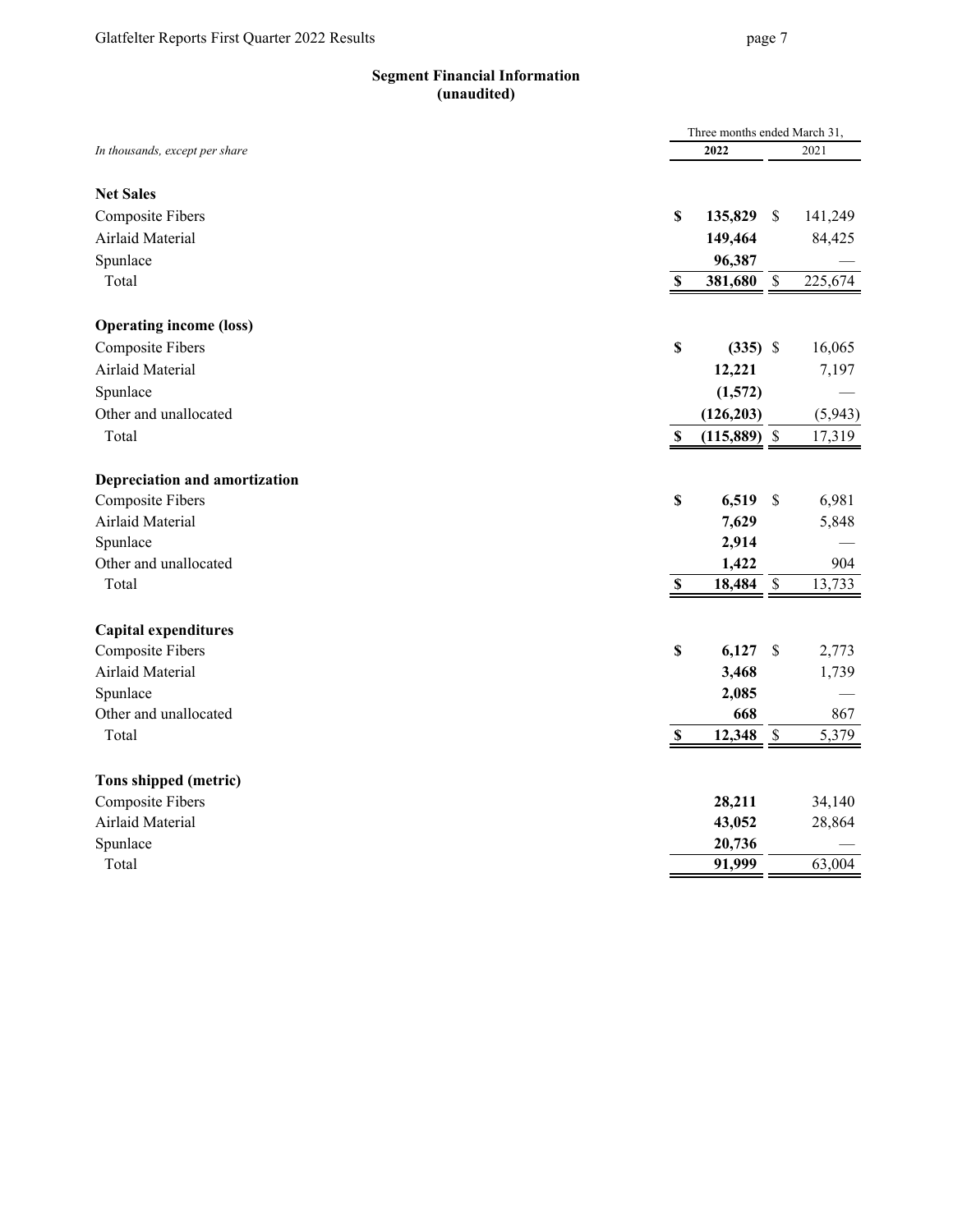# **Selected Financial Information (unaudited)**

|                                                     | Three months ended March 31, |                   |              |                      |  |  |
|-----------------------------------------------------|------------------------------|-------------------|--------------|----------------------|--|--|
| In thousands                                        | 2022                         |                   |              | 2021                 |  |  |
| <b>Cash Flow Data</b>                               |                              |                   |              |                      |  |  |
| Cash from continuing operations provided (used) by: |                              |                   |              |                      |  |  |
| Operating activities                                | S                            | $(66, 239)$ \$    |              | (6,046)              |  |  |
| Investing activities                                |                              | (7, 801)          |              | (4,603)              |  |  |
| Financing activities                                |                              | 16,281            |              | 179                  |  |  |
| Depreciation, depletion and amortization            |                              | 18,484            |              | 13,733               |  |  |
| Capital expenditures                                |                              | (12, 349)         |              | (5,379)              |  |  |
|                                                     |                              | March 31,<br>2022 |              | December 31,<br>2021 |  |  |
| <b>Balance Sheet Data</b>                           |                              |                   |              |                      |  |  |
| Cash and cash equivalents                           | $\mathbf S$                  | 80,452            | <sup>S</sup> | 138,436              |  |  |
| Total assets                                        |                              | 1,749,038         |              | 1,880,607            |  |  |
| Total debt                                          |                              | 809,227           |              | 787,355              |  |  |
| Shareholders' equity                                |                              | 416,733           |              | 542,762              |  |  |

# *Reconciliation of GAAP Financial Information to Non-GAAP Financial Information*

This press release includes a measure of earnings before the effects of certain specifically identified items, which is referred to as adjusted earnings, a non-GAAP measure. The Company uses non-GAAP adjusted earnings to supplement the understanding of its consolidated financial statements presented in accordance with GAAP. Non-GAAP adjusted earnings is meant to present the financial performance of the Company's core operations, which consist of the production and sale of engineered materials. Management and the Company's Board of Directors use non-GAAP adjusted earnings to evaluate the performance of the Company's fundamental business in relation to prior periods and established business plans. For purposes of determining adjusted earnings, the following items are excluded:

- *Strategic initiatives.* These adjustments primarily reflect professional and legal fees incurred directly related to evaluating and executing certain strategic initiatives including costs associated with acquisitions, related integrations and charges incurred to step-up acquired inventory to fair-value.
- *Corporate headquarters relocation.* These adjustments reflect costs incurred in connection with the strategic relocation of the Company's corporate headquarters to Charlotte, NC. The costs are primarily related to employee relocation costs and exit costs at the former corporate headquarters.
- *Cost optimization actions.* These adjustments reflect charges incurred in connection with initiatives to optimize the cost structure of the Company, improve efficiencies or other objectives. Such actions may include asset rationalization, headcount reductions or similar actions. These adjustments, which have occurred at various times in the past, are irregular in timing and relate to specific identified programs to reduce or optimize the cost structure of a particular operating segment or the corporate function.
- *Goodwill and Other Asset Impairment Charge.* This adjustment represents a non-cash charge recorded to reduce the carrying amount of certain long-lived assets, intangible assets and goodwill of our Dresden facility and the Composite Fibers reporting segment. The impairment was directly related to the adverse impact of the Russia/Ukraine military conflict on our projected revenue and EBITDA.
- *Russia / Ukraine conflict charges*. This adjustment represents a non-cash charge recorded to reduce the carrying amount of accounts receivable and inventory directly related to the Russia/Ukraine military conflict.
- *Timberland sales and related costs.* These adjustments exclude gains from the sales of timberlands as these items are not considered to be part of our core business, ongoing results of operations or cash flows. These adjustments are irregular in timing and amount and may benefit our operating results.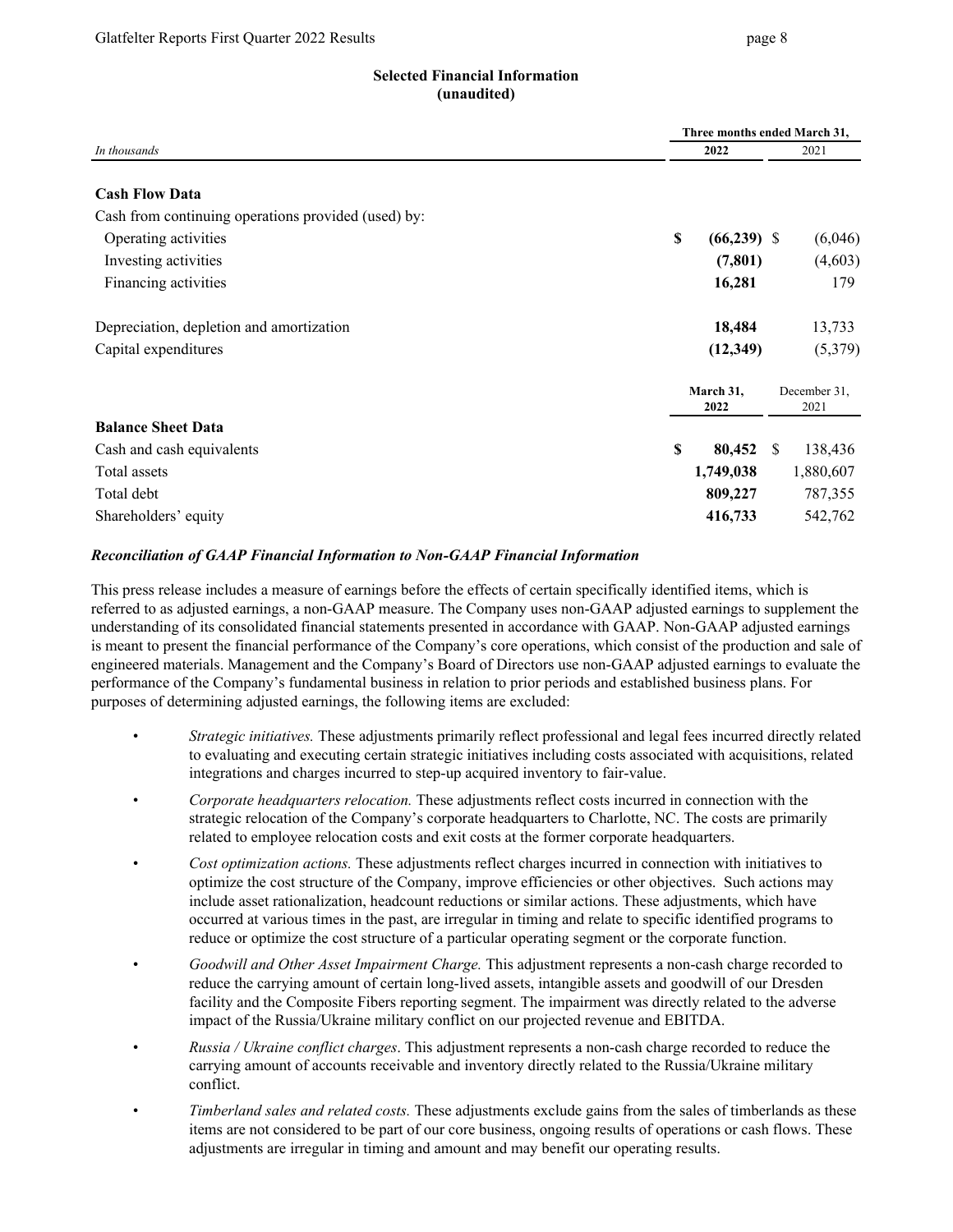#### Glatfelter Reports First Quarter 2022 Results page 9

Unlike net income determined in accordance with GAAP, non-GAAP adjusted earnings does not reflect all charges and gains recorded by the Company for the applicable period and, therefore, does not present a complete picture of the Company's results of operations for the respective period. However, non-GAAP adjusted earnings provide a measure of how the Company's core operations are performing, which management believes is useful to investors because it allows comparison of such operations from period to period. Non-GAAP adjusted earnings should not be considered in isolation from, or as a substitute for, measures of financial performance prepared in accordance with GAAP.

| 2022<br>2021<br>In thousands<br>Cash from operations<br>S<br>$(66, 239)$ \$<br>Capital expenditures<br>(12, 349)<br>(5,379)<br>Free cash flow<br>(11, 425)<br>(78, 588)<br>Adjustments:<br>1,390<br>732<br>Strategic initiatives<br>1,156<br>Cost optimization actions<br>585<br>1,135<br>Restructuring charge - metallized operations<br>Corporate headquarters relocation<br>(566)<br>268<br>Fox River environmental matter<br>1,264<br>321<br>561<br>(1, 115)<br>Tax payments (refunds) on adjustments to adjusted earnings<br>Adjusted free cash flow<br>$(75,354)$ \$<br>(8,928)<br>-S<br><b>Net Debt</b><br>March 31,<br>December 31,<br>2021<br>In thousands<br>2022<br>Short-term debt<br>25,448<br>S<br>22,843<br>\$.<br>Current portion of long-term debt<br>25,516<br>26,437<br>Long term debt<br>758,263<br>738,075<br>809,227<br>Total<br>787,355<br>Less: Cash<br>(138, 436)<br>(80, 452)<br>Net Debt<br>728,775<br>648,919<br>\$. | <b>Calculation of Adjusted Free Cash Flow</b> | Three months ended March 31, |  |  |         |  |  |
|--------------------------------------------------------------------------------------------------------------------------------------------------------------------------------------------------------------------------------------------------------------------------------------------------------------------------------------------------------------------------------------------------------------------------------------------------------------------------------------------------------------------------------------------------------------------------------------------------------------------------------------------------------------------------------------------------------------------------------------------------------------------------------------------------------------------------------------------------------------------------------------------------------------------------------------------------|-----------------------------------------------|------------------------------|--|--|---------|--|--|
|                                                                                                                                                                                                                                                                                                                                                                                                                                                                                                                                                                                                                                                                                                                                                                                                                                                                                                                                                  |                                               |                              |  |  |         |  |  |
|                                                                                                                                                                                                                                                                                                                                                                                                                                                                                                                                                                                                                                                                                                                                                                                                                                                                                                                                                  |                                               |                              |  |  | (6,046) |  |  |
|                                                                                                                                                                                                                                                                                                                                                                                                                                                                                                                                                                                                                                                                                                                                                                                                                                                                                                                                                  |                                               |                              |  |  |         |  |  |
|                                                                                                                                                                                                                                                                                                                                                                                                                                                                                                                                                                                                                                                                                                                                                                                                                                                                                                                                                  |                                               |                              |  |  |         |  |  |
|                                                                                                                                                                                                                                                                                                                                                                                                                                                                                                                                                                                                                                                                                                                                                                                                                                                                                                                                                  |                                               |                              |  |  |         |  |  |
|                                                                                                                                                                                                                                                                                                                                                                                                                                                                                                                                                                                                                                                                                                                                                                                                                                                                                                                                                  |                                               |                              |  |  |         |  |  |
|                                                                                                                                                                                                                                                                                                                                                                                                                                                                                                                                                                                                                                                                                                                                                                                                                                                                                                                                                  |                                               |                              |  |  |         |  |  |
|                                                                                                                                                                                                                                                                                                                                                                                                                                                                                                                                                                                                                                                                                                                                                                                                                                                                                                                                                  |                                               |                              |  |  |         |  |  |
|                                                                                                                                                                                                                                                                                                                                                                                                                                                                                                                                                                                                                                                                                                                                                                                                                                                                                                                                                  |                                               |                              |  |  |         |  |  |
|                                                                                                                                                                                                                                                                                                                                                                                                                                                                                                                                                                                                                                                                                                                                                                                                                                                                                                                                                  |                                               |                              |  |  |         |  |  |
|                                                                                                                                                                                                                                                                                                                                                                                                                                                                                                                                                                                                                                                                                                                                                                                                                                                                                                                                                  |                                               |                              |  |  |         |  |  |
|                                                                                                                                                                                                                                                                                                                                                                                                                                                                                                                                                                                                                                                                                                                                                                                                                                                                                                                                                  |                                               |                              |  |  |         |  |  |
|                                                                                                                                                                                                                                                                                                                                                                                                                                                                                                                                                                                                                                                                                                                                                                                                                                                                                                                                                  |                                               |                              |  |  |         |  |  |
|                                                                                                                                                                                                                                                                                                                                                                                                                                                                                                                                                                                                                                                                                                                                                                                                                                                                                                                                                  |                                               |                              |  |  |         |  |  |
|                                                                                                                                                                                                                                                                                                                                                                                                                                                                                                                                                                                                                                                                                                                                                                                                                                                                                                                                                  |                                               |                              |  |  |         |  |  |
|                                                                                                                                                                                                                                                                                                                                                                                                                                                                                                                                                                                                                                                                                                                                                                                                                                                                                                                                                  |                                               |                              |  |  |         |  |  |
|                                                                                                                                                                                                                                                                                                                                                                                                                                                                                                                                                                                                                                                                                                                                                                                                                                                                                                                                                  |                                               |                              |  |  |         |  |  |
|                                                                                                                                                                                                                                                                                                                                                                                                                                                                                                                                                                                                                                                                                                                                                                                                                                                                                                                                                  |                                               |                              |  |  |         |  |  |
|                                                                                                                                                                                                                                                                                                                                                                                                                                                                                                                                                                                                                                                                                                                                                                                                                                                                                                                                                  |                                               |                              |  |  |         |  |  |
|                                                                                                                                                                                                                                                                                                                                                                                                                                                                                                                                                                                                                                                                                                                                                                                                                                                                                                                                                  |                                               |                              |  |  |         |  |  |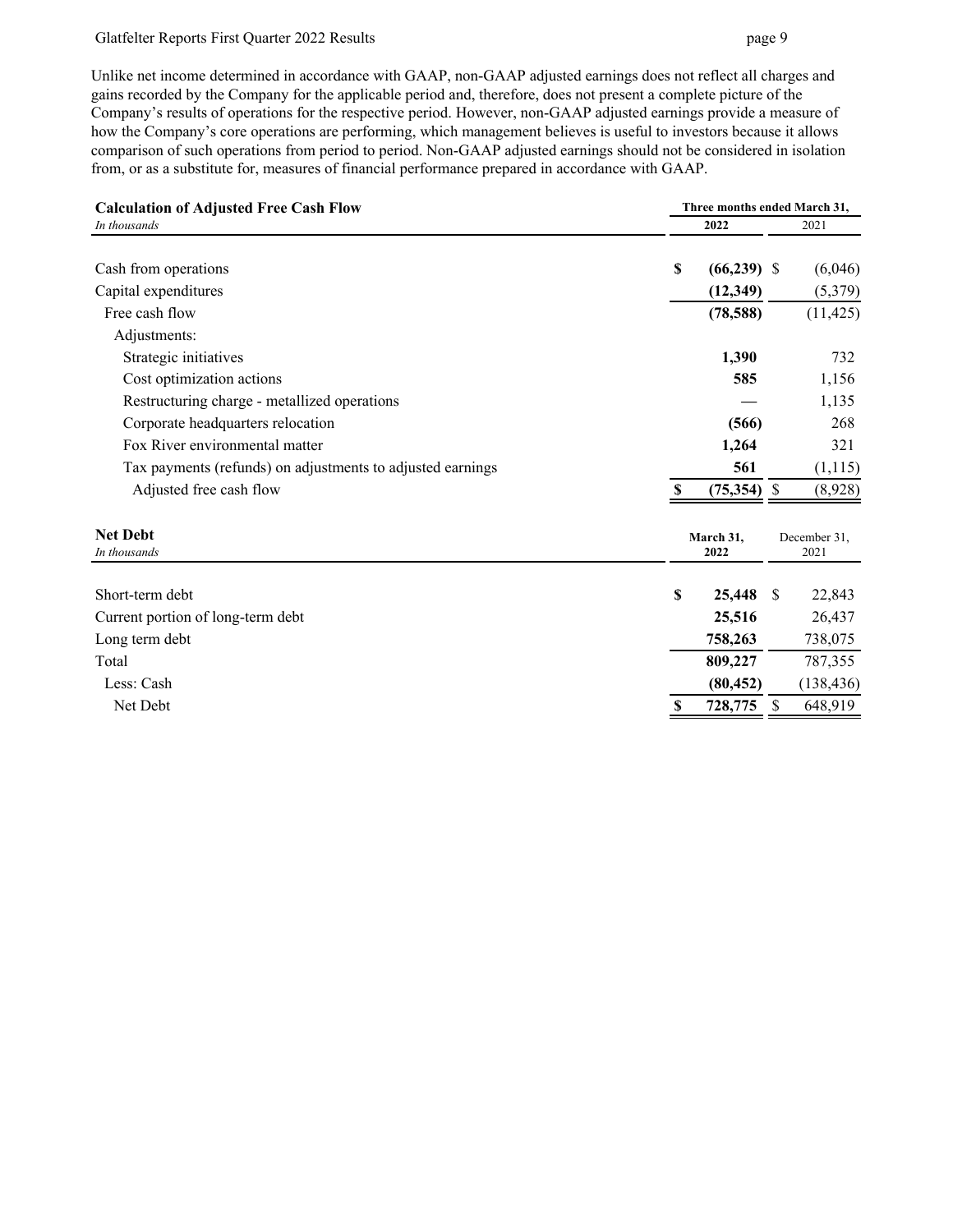# Glatfelter Reports First Quarter 2022 Results page 10

| <b>Adjusted EBITDA</b>                                             |   | Three months ended March 31, |   |           |          | <b>Trailing twelve</b><br>months ended | <b>Year ended</b><br>December 31, |         |
|--------------------------------------------------------------------|---|------------------------------|---|-----------|----------|----------------------------------------|-----------------------------------|---------|
| In thousands                                                       |   | 2022                         |   | 2021      |          | March 31, 2022                         |                                   | 2021    |
| Net income (loss)                                                  | S | $(108,327)$ \$               |   | 8,394     | <b>S</b> | $(109,784)$ \$                         |                                   | 6,937   |
| Exclude: Loss (income) from discontinued operations,<br>net of tax |   | 37                           |   |           |          | (179)                                  |                                   | (216)   |
| Add back: Taxes on Continuing operations                           |   | (16,784)                     |   | 7,190     |          | (17, 018)                              |                                   | 6,956   |
| Depreciation and amortization                                      |   | 18,484                       |   | 13,733    |          | 66,172                                 |                                   | 61,421  |
| Interest expense, net                                              |   | 7,845                        |   | 1,511     |          | 18,614                                 |                                   | 12,280  |
| <b>EBITDA</b>                                                      |   | (98, 745)                    |   | 30,828    |          | (42, 195)                              |                                   | 87,378  |
| Adjustments:                                                       |   |                              |   |           |          |                                        |                                   |         |
| Goodwill and other asset impairment charges                        |   | 117,349                      |   |           |          | 117,349                                |                                   |         |
| Russia/Ukraine conflict charges                                    |   | 3,948                        |   |           |          | 3,948                                  |                                   |         |
| Strategic initiatives                                              |   | 1,835                        |   | 603       |          | 32,160                                 |                                   | 30,928  |
| Share-based compensation <sup>(1)</sup>                            |   | 909                          |   | 1,208     |          | 4,764                                  |                                   | 5,063   |
| Corporate headquarters relocation                                  |   | 88                           |   | 155       |          | 518                                    |                                   | 585     |
| Cost optimization actions                                          |   | 589                          |   |           |          | 1,474                                  |                                   | 885     |
| Timberland sales and related costs                                 |   | (2,962)                      |   | (850)     |          | (7,351)                                |                                   | (5,239) |
| Adjusted EBITDA                                                    |   | 23,011                       | S | 31,944 \$ |          | 110,667                                | <sup>\$</sup>                     | 119,600 |
| Pro forma - Mount Holly                                            |   |                              |   |           |          | (1,668)                                |                                   | 2,088   |
| Pro forma - Jacob Holm                                             |   |                              |   |           |          | 9,260                                  |                                   | 18,291  |
| Pro forma Adjusted EBITDA                                          |   |                              |   |           | \$       | 118,259                                | \$                                | 139,979 |

(1) Adjusted EBITDA for 2021 has been restated to add back share-based compensation consistent with our amended credit agreement. The share-based compensation adjustment represents the non-cash amount of share-based compensation expense included in results of operations.